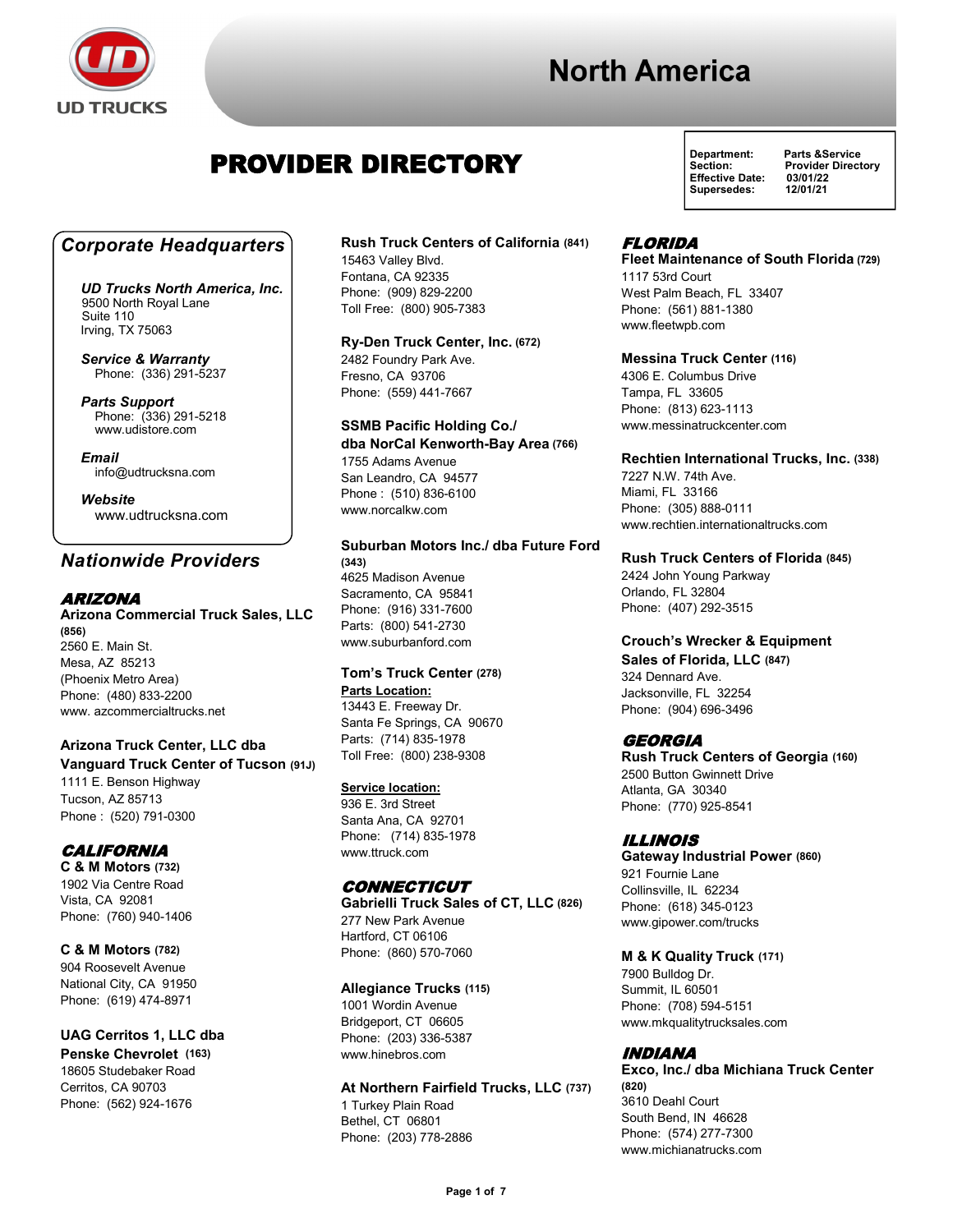

#### LOUISIANA

**Eagle Truck Center, LLC (137)** 1301 Ockley Drive Shreveport, LA 71108 Phone: (318) 865-4767 www.eagletruckllc.com

#### MARYLAND

**Chesapeake Ford Truck Sales, Inc. (734)** 8540 Pulaski Highway Baltimore, MD 21237 Phone: (410) 682-4000 www.chesapeaketruck.com

**King Buick GMC (861)** 16200 Frederick Road Gaithersburg, MD 20877 Phone: (301) 948-9111

#### MASSACHUSETTS

**Ballard Truck Center (158)** 1 Mack Drive Avon, MA 02322 Phone: (508) 559-0771 www.ballardtrucks.com

#### **Ballard Truck Center (838)**

442 Southwest Cutoff Worcester, MA 01604 Phone: (508) 753-1403 www.ballardtrucks.com

#### **G & S Industrial, Inc. (857)**

4 Linseed Road West Hatfield, MA 01088 Phone: (413) 247-9631 www.gsindustrial.com

#### **Northeast Truck Service (784)**

147 Marston St. Lawrence, MA 01841 Phone: (978) 689-9001 www.northeasttruckservices.com

#### **Rick Piermarini, Inc.**

**/ dba Ricky's Sales & Service (867)**  260 New Lancaster Road Leominster, MA 01453 Phone: (978) 534-0120 www.rickstrucks.com

 MINNESOTA **Nuss Truck Group, Inc./ dba Nuss Truck & Equipment (130)**

2195 W. County Road, C-2 Roseville, MN 55113 Phone: (651) 633-4810 www.nussgrp.com

#### NEBRASKA

**RDO Truck Center Co. (175)** 13924 Valley Ridge Dr. Omaha, NE 68138 Phone: (402) 331-7700

#### NEW JERSEY

**Bergey's Trucks, Inc. (135)** 7255 N. Crescent Blvd. Pennsauken, NJ 08110 Phone: (856) 662-7601 www.bergeystruckcenters.com

#### **Circle UD Trucks (835)**

641 Shrewsbury Ave. Shrewsbury, NJ 07702 Phone: (732) 741-3145 www.circleauto.com

#### **Giancola Motor Car Corp. (822)**

485 Main Street Spotswood, NJ 08884 Phone: (732) 251-4422

#### **Metropolitan Truck Sales, Inc. (731)** 1121 NJ-88

Lakewood, NJ 08701 Phone: (732) 901-3100 www.metropolitantrucksales.com

#### **Scheeler UD Trucks (485)**

394-400 Oak Street Passaic, NJ 07055 Phone : (973) 777-7172 www.scheelerudtrucks.com

### NEW YORK

**Capo Brothers, Inc. (685)** 1971 Lakeland Ave. Ronkonkoma, NY 11779 Phone: (631) 471-1971 www.capobrothers.com

#### **Conway Volvo Truck and Bus (173)**

2654 West Henrietta Road Rochester, NY 14623 Phone: (585) 424-1250 www.conwayvolvotruckandbus.com

#### **Gabrielli Truck Sales, Ltd. (872)**

880 South Oyster Bay Road Hicksville, NY 11801 Phone: (516) 931-7915

#### **Gabrielli Truck Sales, Ltd. (788)**

153-20 South Conduit Ave. Jamaica, NY 11434 Phone: (718) 977-7348 www.gabriellitruck.com

#### **Gabrielli Truck Sales of Albany (101)**

90 Harts Lane Albany, NY 12204 Phone: (518) 449-2926

**Jim Reed's Truck Sales, Inc. (769)** 5742 Albany Post Road Cortlandt Manor, NY 10567 Phone: (914) 737-0707 www.jimreedtrucks.com

**Metropolitan Truck Sales, Inc. (358)** 362 Kingsland Avenue Brooklyn, NY 11222 Phone: (718) 391-5300

## **Milea Truck Sales Corporation (738)**

885 East 149th Street Bronx, NY 10455 Phone: (718) 292-6200 Sales: (718) 396-0800 www.mileaautogroup.com

#### **Triple Cities Acquisitions (824)**

76 Frederick St. Binghamton, NY 13901 Phone: (607) 723-7481 www.cookbrothersco.com

#### NORTH CAROLINA

**Modern Chevrolet (752)** 2616 Alamance Road Burlington, NC 27215 Phone: (336) 229-5501 www.modernchevyofburlington.com

#### **TranSource, Inc. (167)**

8808 Midway West Rd. Raleigh, NC 27616 Phone (919) 782-8785 www.transourcetrucks.com

#### **W & M Truck Clinic, Inc./ dba**

**UD Trucks of Charlotte (552)** 4612 Wilkinson Blvd. Charlotte, NC 28208 Parts: (704) 394-2358 www.wmtruck.com

#### NORTH DAKOTA

**RDO Truck Center Co. (142)** 3401 38th Street South Fargo, ND 58104 Phone: (701) 282-5400 www.rdotruckcenter.com

#### **RDO Truck Center Co. (165)**

3020 Vermont Ave. Bismarck, ND 58504 Phone: (701) 557-9240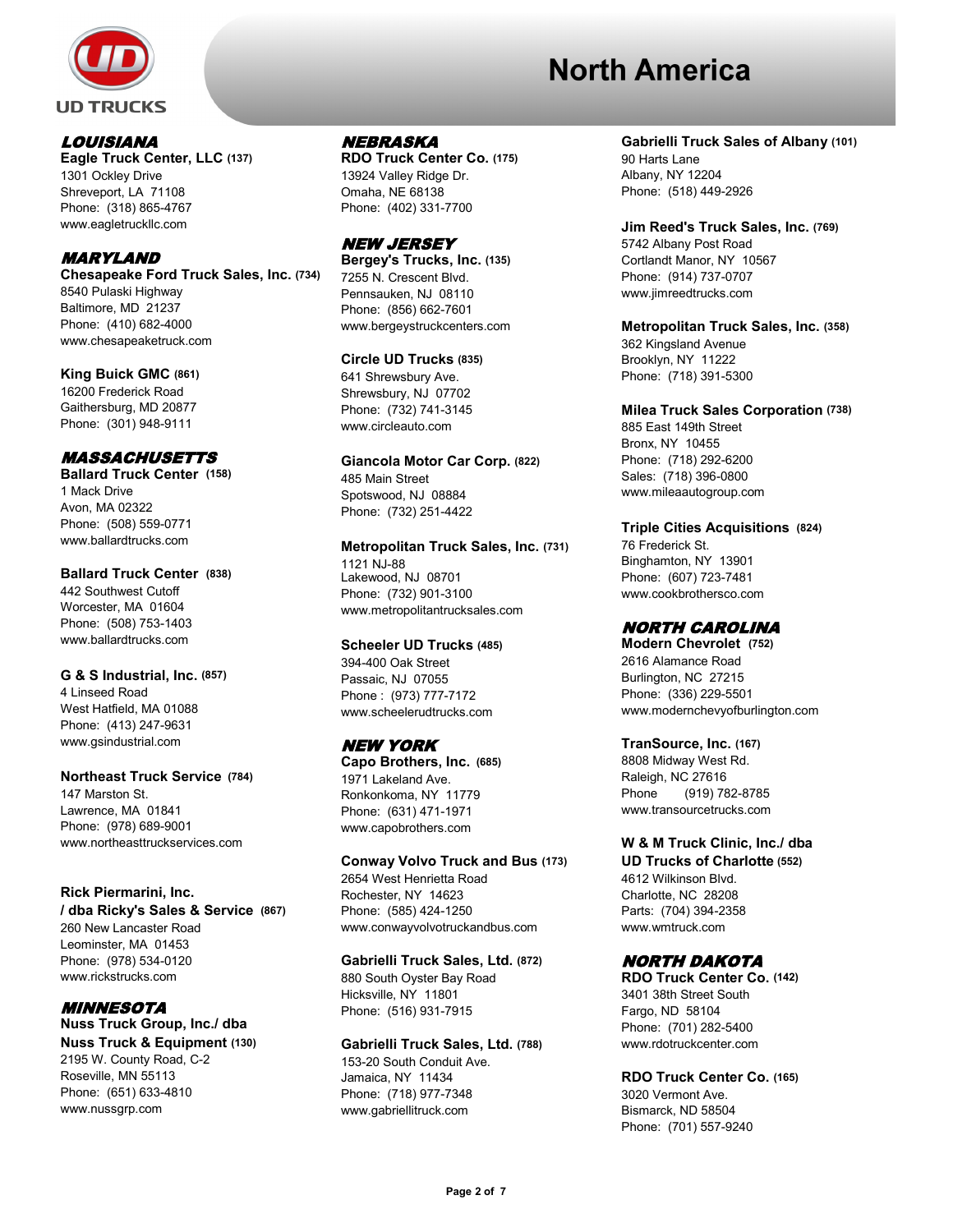

# OHIO

**C.W. DeMary Service, Inc. (696)** 1055 Dublin Rd. Columbus, OH 43215 Phone: (614) 486-9603

#### OREGON

**Jackson Group GMC, Inc. (812)** 4810 North Basin Ave. Portland, OR 97217 Phone : (800) 556-4998

**FMI Truck Sales & Service (833)** 8305 N.E. Martin Luther King Blvd. Portland, OR 97211 Phone: (503) 286-2800 www.fmitrucks.com

#### PENNSYLVANIA

**Bentley Truck Services, Inc. (829)** 7777 Essington Avenue Philadelphia, PA 19153 Phone: (215) 937-1044 www.bentleytruckservices.com

#### **Bucks County International (361)**

134 Old Oxford Valley Road Langhorne, PA 19047 Parts Phone: (267) 397-4006 www.buckscountyinternational.com

#### **Earthborne Equipment & Service Co.**

**(157)** 100 Titus Ave Warrington, PA 18976 Phone (215) 343-2000 www.earthborneinc.com

**G.L. Sayre, Inc. (319)** 120 Industrial Way Conshohocken, PA 19428 Phone: (800) 779-7917 www.glsayre.com

#### **The Watt Business Group, Inc./ dba Tri-County Truck Center (873)**

1098 State Route 28/66 Kittanning, PA 16201 Phone: (724) 548-1548 www.tri-countytruckcenter.com

#### **Watt's Truck Center, Inc. (145)**

8059 Route 22, Box 707 New Alexandria, PA 15670 Phone: (724) 668-2201 www.wattstruckcenter.com

#### RHODE ISLAND

**Ballard Truck Center (837)** 280 Scituate Avenue Johnston, RI 02919 Phone: (401) 821-4800 www.ballardtrucks.com

#### **TENNESSEE**

**Chattanooga Truck Center, LLC (796)** 1716 Church Road Chattanooga, TN 37421 Phone: (423) 499-8791 www.udtruckchattanooga.com

#### **Mack of Nashville, LLC (855)**

161 Charter Place Lavergne, TN 37086 Phone: (615) 793-5600 www.mackcharlotte.com

#### **TEXAS**

**Buddy Storbeck's Diesel Services (172)** 5611 Bicentennial Street San Antonio, TX 78219 Phone: (210) 661-8679

## **Hayes Leasing Company, Inc./ dba**

**Hayes UD Trucks of Houston (808)** 8455 I-45 North Houston, TX 77037 Phone: (281) 405-0950 Toll Free: (888) 576-3014 www.hayestruckgroup.com

#### **John Wiesner, Inc. (113)**

1645 I-45 North Conroe, TX 77304 Phone: (936) 756-8161 www.wiesnerauto.com

### **Rush Truck Centers of Texas (844)**

16870 S. IH35 Buda, TX 78610 Phone: (512) 312-1146 www.rushtruckcenters.com

#### **Rush Truck Centers of Texas, L.P. (862)**

4200 Irving Blvd. Dallas, TX 75247 Phone: (214) 905-9212 www.rushtruckcenters.com

#### **Smart's Truck & Trailer Equipment, Inc. (146)** 4730 Washington Blvd. Beaumont, TX 77707

Phone: (409) 842-5110

# **North America**

#### VERMONT

**Sheldon Trucks, Inc. (877)** 137 Ave. "A" Williston, VT 05495 (Burlington Metro Area, Near Airport) Phone: (802) 658-3314 www.sheldontrucks.com

#### VIRGINIA

**Colonial Truck Sales, Inc. (125)** 11430 Air Park Road Ashland, VA 23005 (Richmond metro area) Phone: (804) 798-7242 www.colonialtruck.com

#### **Powell's Truck & Equipment (553)**

13260 Wards Road Lynchburg, VA 24501 Phone: (434) 821-5935 www.powellstruck.com

#### **Tidewater Mack, Inc. (368)**

301 Bulldog Dr. Chesapeake, VA 23320 Phone: (757) 547-7151 www.macktrucks.com/tidewatermackinc

#### WASHINGTON

**Don Small & Sons Oil Dist. Co./dba The Truck Shop (755)** 1702 E. Street N.E. Auburn, WA 98002 Phone: (253) 852-3827 www.thetruckshop.net

#### **WISCONSIN**

**Green Bay Truck Sales, LLC (859)** 2090 Mid Valley Drive DePere, WI 54115 Phone: (920) 338-8400 www.krietegroup.com

#### **Milwaukee Truck Sales (858)**

4444 West Blue Mound Rd. Milwaukee, WI 53208 Phone: (414) 258-8484 www.krietegroup.com/

#### PUERTO RICO

**M.A. Caribbean Corp. (806)** Road #1, KM26.4 Caguas, PR 00725 P.O. Box 6120 Caguas, PR 00726 Phone: (787) 747-1111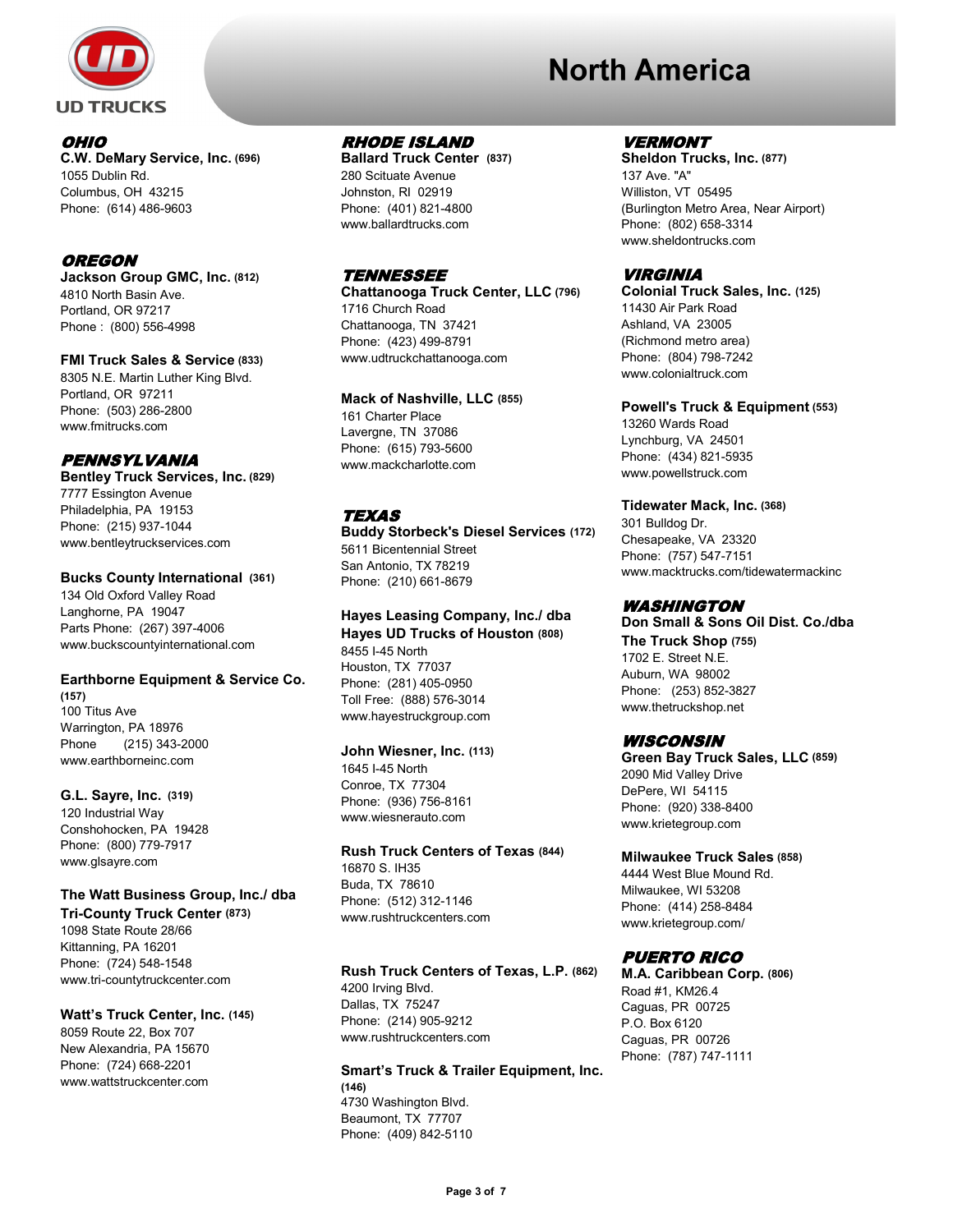

## **Alphabetical Index**

## **A**

| Arizona Commercial Trucks Sales, LLCAZ |  |
|----------------------------------------|--|
| At Northern Fairfield Trucks, LLCCT    |  |
|                                        |  |

## **B**

| Buddy Storbeck's Diesel SolutionsTX |  |
|-------------------------------------|--|

## **C**

| Chattanooga Truck Center, LLC TN      |  |
|---------------------------------------|--|
| Chesapeake Ford Truck Sales Inc MD    |  |
|                                       |  |
|                                       |  |
| Conway Volvo Truck and BusNY          |  |
| Crouch's Wrecker & Equip Sales, LLCFL |  |
|                                       |  |

## **D**

Don Small & Sons Oil Dist. Co. ..................WA

## **E**

| Earthborne Equipment & Service Co.  PA |  |
|----------------------------------------|--|
|                                        |  |

## **F**

| Fleet Maintenance of South Florida  FL |  |
|----------------------------------------|--|
| FMI Trucks Sales & ServiceOR           |  |
|                                        |  |

## **G**

| Gabrielli Truck Sales of CT., LLCCT |  |
|-------------------------------------|--|
| Gabrielli Truck Sales, Ltd.  NY     |  |
|                                     |  |
| Gateway Industrial Power IL         |  |
| Giancola Motor Car CorpNJ           |  |
|                                     |  |
| Green Bay Truck Sales, LLC WI       |  |

## **H**

| Hayes UD Trucks of Houston (dba)TX |  |  |
|------------------------------------|--|--|
|------------------------------------|--|--|

## **J**

| Jackson Group GMC, IncOR |  |
|--------------------------|--|

## **K**

|--|--|

## **M**

| Mack of Nashville, LLC  TN                   |  |
|----------------------------------------------|--|
| Mack Sales & Service of Harrisburg (dba)  PA |  |
|                                              |  |
| Metropolitan Truck Sales, Inc.  NJ, NY       |  |
|                                              |  |
| Milea Truck Sales Corporation  NY            |  |
| Milwaukee Truck Sales  WI                    |  |
|                                              |  |

## **N**

| NorCal Kenworth-Bay Area (dba)CA |  |
|----------------------------------|--|
|                                  |  |
|                                  |  |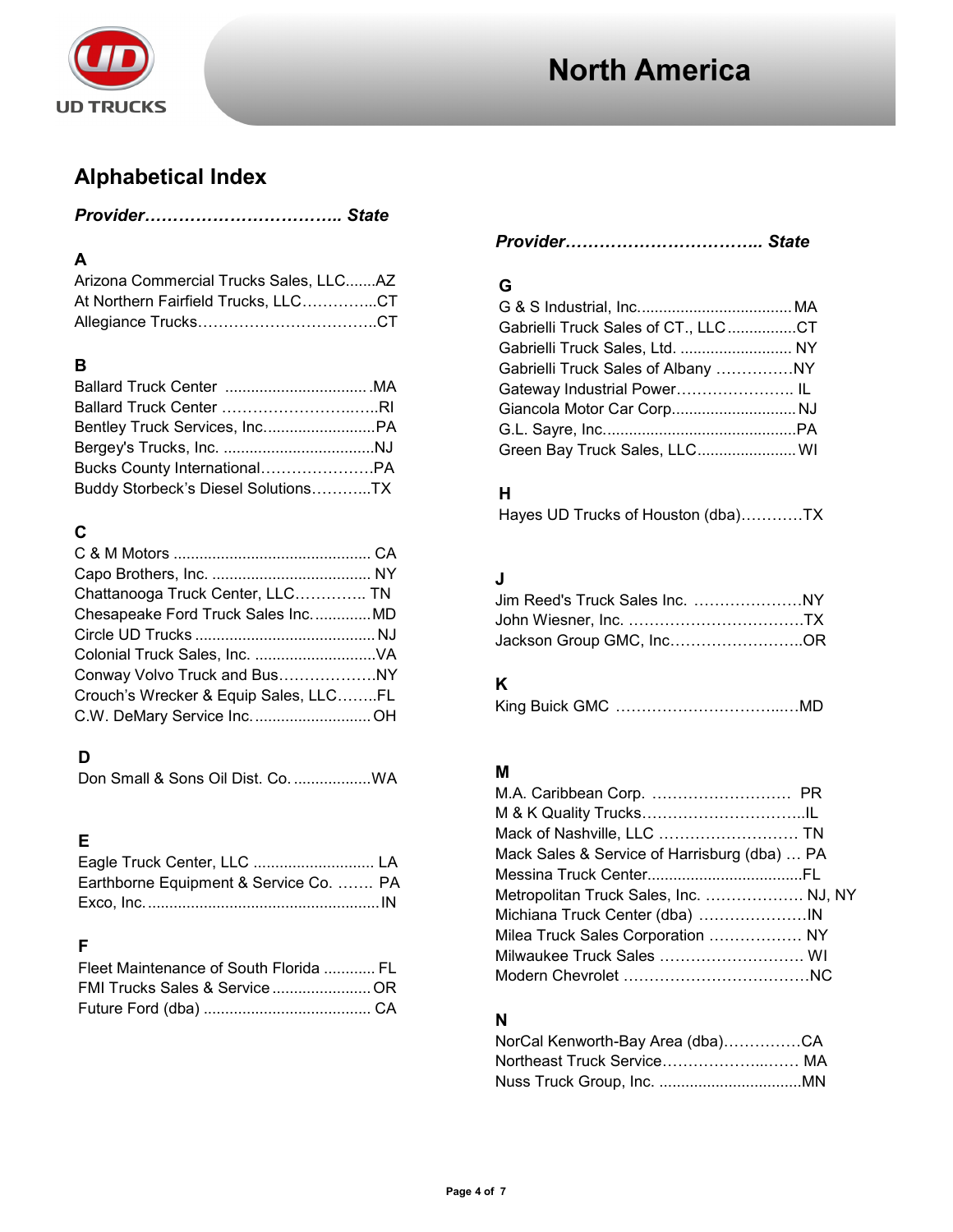

## **Alphabetical Index**

## *Provider…………………………….. State*

## **P**

### **R**

| Rechtien International Trucks, Inc.  FL |  |
|-----------------------------------------|--|
|                                         |  |
|                                         |  |
|                                         |  |
|                                         |  |
|                                         |  |
|                                         |  |
|                                         |  |

## **S**

| Smart's Truck & Trailer Equipment, Inc.  TX |  |
|---------------------------------------------|--|
|                                             |  |
|                                             |  |
|                                             |  |

## **T**

## **U**

|--|--|--|

## *Provider…………………………….. State*

## **V**

Vanguard Truck Center of Tucson (dba) …...AZ

## **W**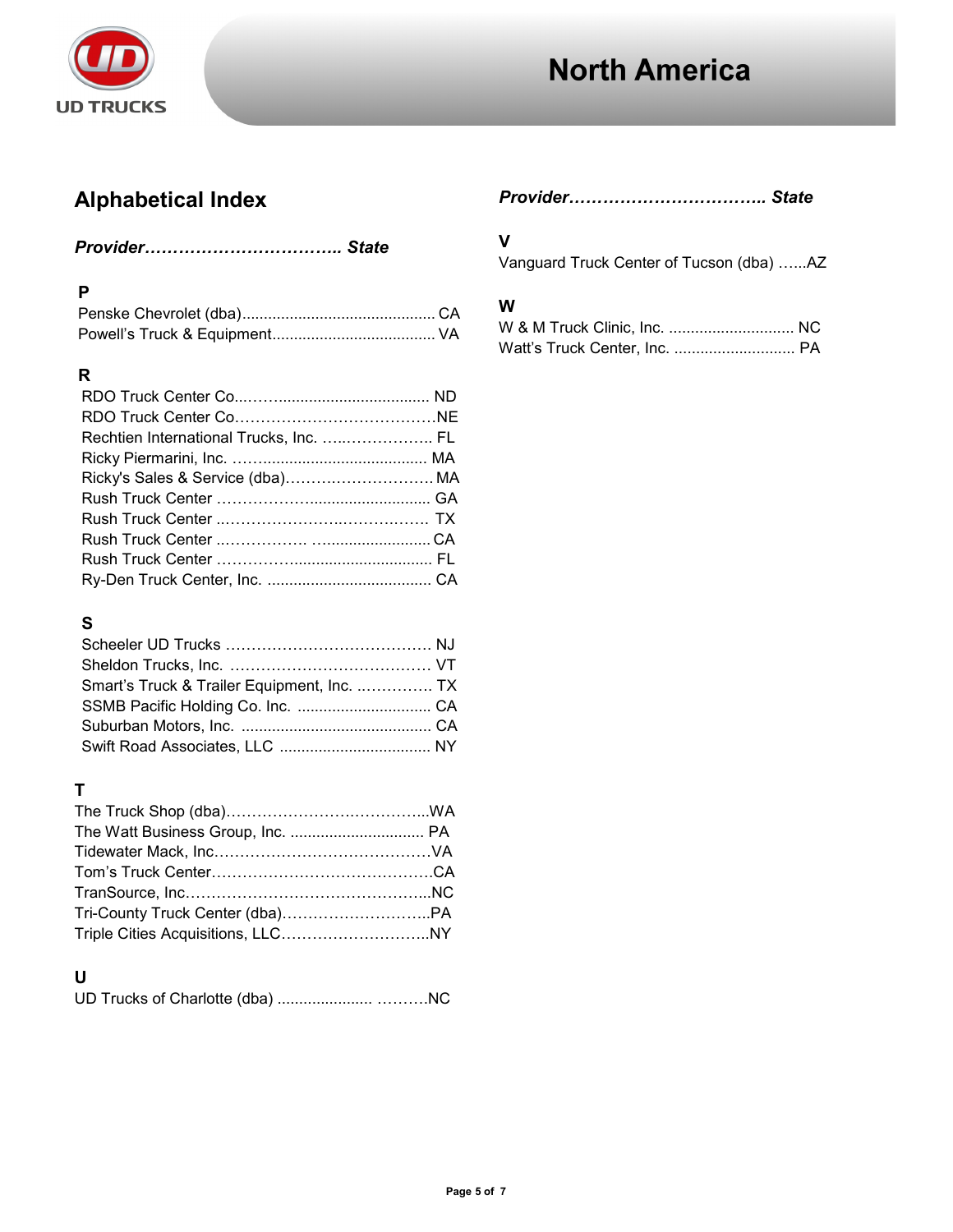

## **Numerical Index**

| ID  | <b>Provider</b>                         | Location             |
|-----|-----------------------------------------|----------------------|
| 101 | Gabrielli Truck Sales of Albany         | Albany, NY           |
| 113 | John Wiesner, Inc.                      | Conroe, TX           |
| 115 | <b>Allegiance Trucks</b>                | Bridgeport, CT       |
| 116 | <b>Messina Truck Center</b>             | Tampa, FL            |
| 125 | Colonial Truck Sales, Inc.              | Ashland, VA          |
| 130 | Nuss Truck & Equipment (dba)            | Roseville, MN        |
| 135 | Bergey's Trucks, Inc.                   | Pennsauken, NJ       |
| 137 | Eagle Truck Center, LLC                 | Shreveport, LA       |
| 142 | RDO Truck Center Co.                    | Fargo, ND            |
| 145 | Watt's Truck Center, Inc.               | New Alexandria, PA   |
| 146 | Smart's Truck & Trailer Equipment, Inc. | Beaumont, TX         |
| 157 | Earthborne Equipment & Service Co.      | Warrington, PA       |
| 158 | <b>Ballard Truck Center</b>             | Avon, MA             |
| 160 | Rush Truck Centers, Doraville           | Atlanta, GA          |
| 163 | Penske Chevrolet (dba)                  | Cerritos, CA         |
| 165 | RDO Truck Center, Co.                   | Bismarck, ND         |
| 167 | TranSource, Inc.                        | Raleigh, NC          |
| 171 | M & K Quality Trucks                    | Summit, IL           |
| 172 | <b>Buddy Storbeck's Diesel Services</b> | San Antonio, TX      |
| 173 | Conway Volvo Truck and Bus              | Rochester, NY        |
| 175 | RDO Truck Center Co.                    | Omaha, NE            |
| 278 | <b>Tom's Truck Center</b>               | Santa Fe Springs, CA |
| 319 | G.L. Sayre, Inc.                        | Conshohocken, PA     |
| 338 | Rechtien International Trucks, Inc.     | Miami, FL            |
| 343 | Future Ford (dba)                       | Sacramento, CA       |
| 358 | Metropolitan Truck Sales, Inc.          | Brooklyn, NY         |
| 361 | <b>Bucks County International</b>       | Langhorne, PA        |
| 368 | Tidewater Mack, Inc.                    | Chesapeake, VA       |
| 485 | <b>Scheeler UD Trucks</b>               | Passaic, NJ          |
| 552 | UD Trucks of Charlotte (dba)            | Charlotte, NC        |
| 553 | Powell's Truck & Equipment              | Lynchburg, VA        |
| 672 | Ry-Den Truck Center, Inc.               | Fresno, CA           |
| 685 | Capo Brothers, Inc.                     | Ronkonkoma, NY       |
| 696 | C.W. DeMary Service, Inc.               | Columbus, OH         |
| 729 | Fleet Maintenance of South Florida      | West Palm Beach, FL  |
| 731 | Metropolitan Truck Sales, Inc.          | Lakewood, NJ         |
| 732 | C & M Motors, Inc.                      | Vista, CA            |
| 734 | Chesapeake Ford Truck Sales Inc.        | Baltimore, MD        |
| 737 | At Northern Fairfield Trucks, LLC       | Bethel, CT           |
| 738 | Milea Truck Sales Corporation           | Bronx, NY            |
| 752 | Modern Chevrolet                        | Burlington, NC       |
| 755 | The Truck Shop (dba)                    | Auburn, WA           |